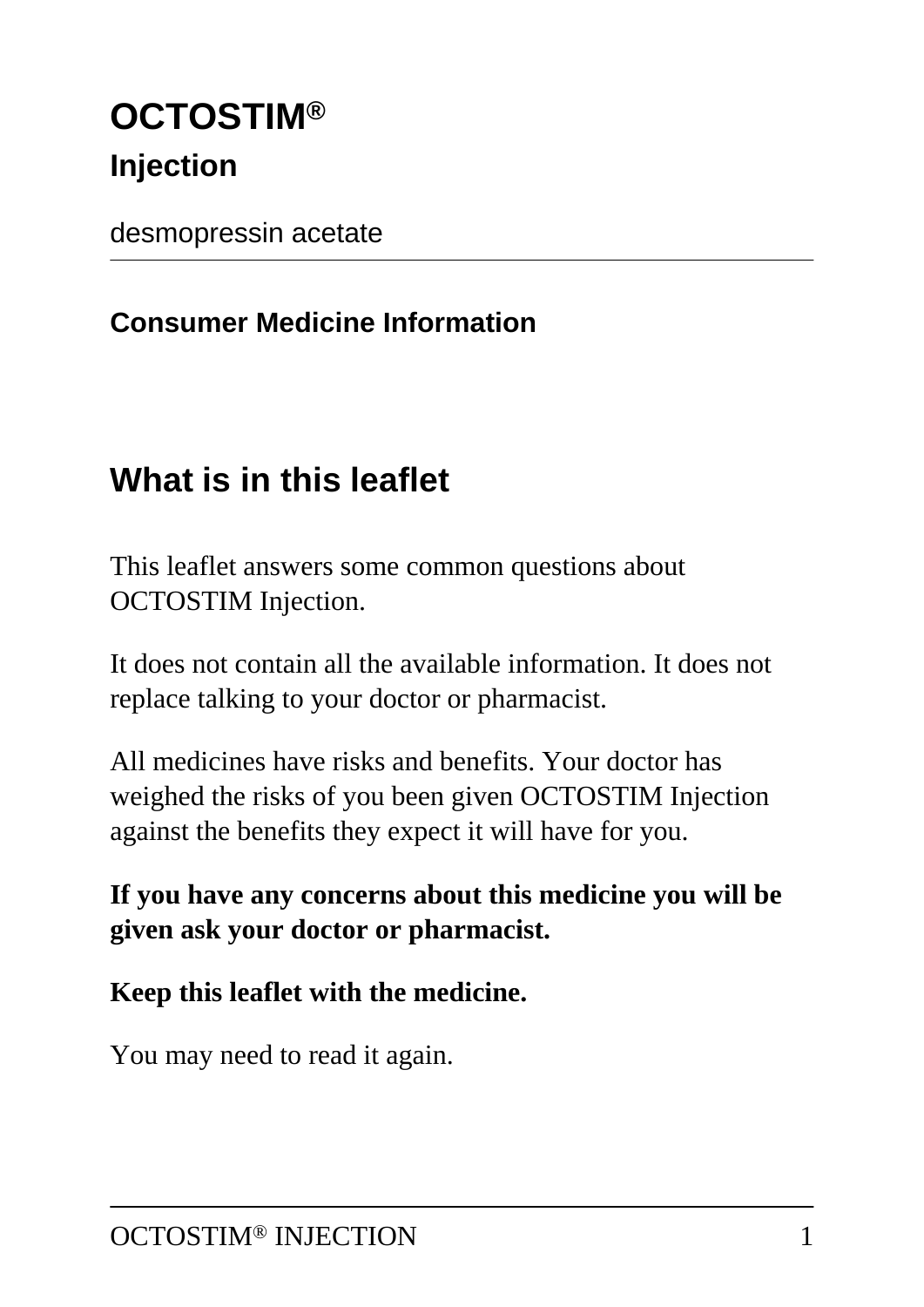# **What OCTOSTIM is given for**

The active ingredient, desmopressin acetate, in OCTOSTIM Injection is a synthetic version of a naturally occurring substance produced in the brain called vasopressin.

It has a number of different actions in the body. This means that OCTOSTIM Injection can be used for several different conditions including:

- to increase the levels of the blood clotting factor VIII in patients with mild and moderate haemophilia A and von Willebrand's disease (but not type IIB) prior to dental or other surgery
- to treat excessive bleeding in patients with certain defects of the blood clotting cells (platelets). OCTOSTIM can reduce spontaneous bleeds or bleeding after heart or other surgery in these patients.

### **Ask your doctor if you have any questions about why this medicine has been prescribed for you.**

Your doctor may have prescribed it for another reason.

This medicine is not addictive.

It is available only with a doctor's prescription.

This medicine is not expected to affect your ability to drive a car or operate machinery.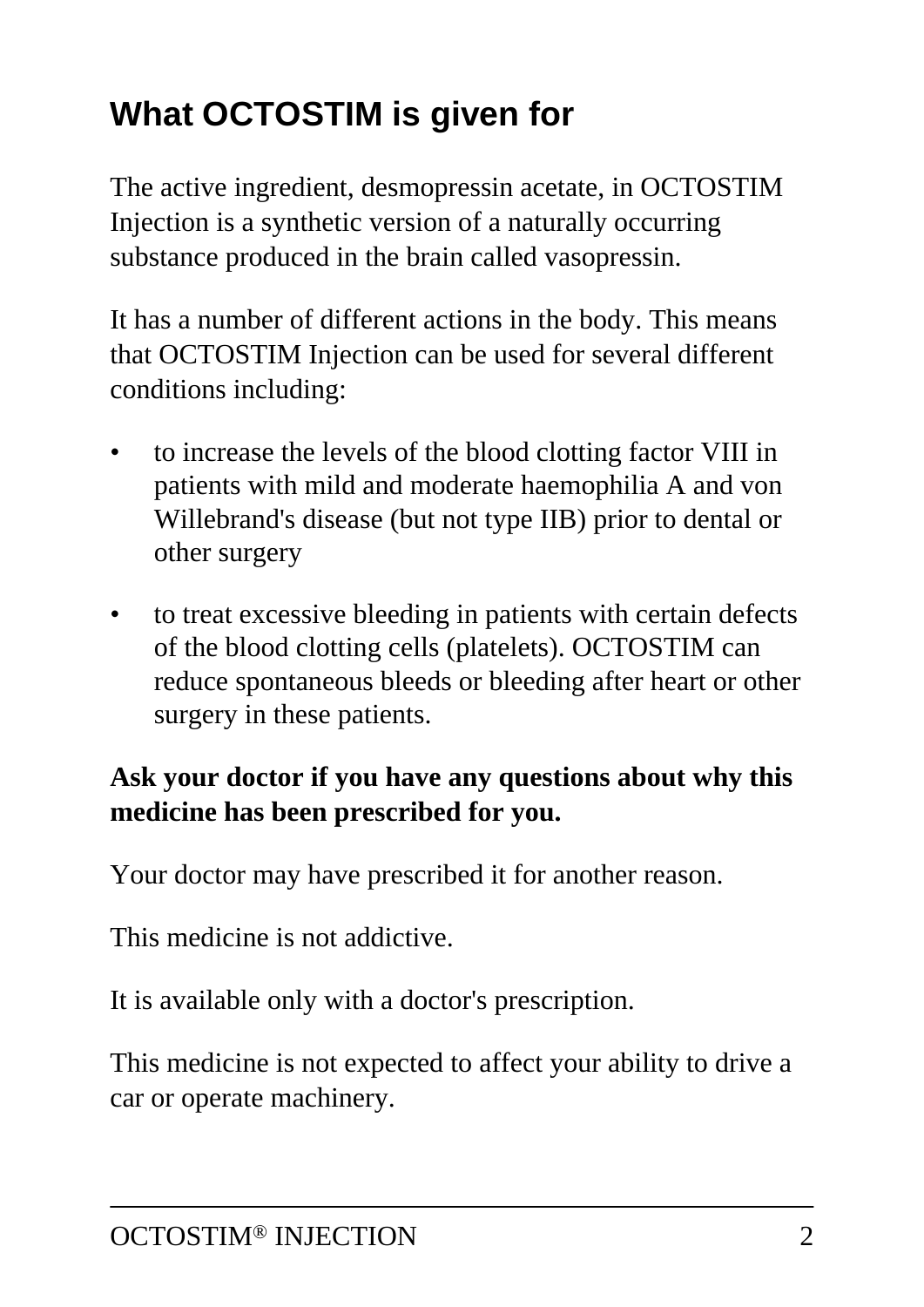# **Before you are given OCTOSTIM**

### **When you must not be given it**

### **OCTOSTIM Injection must not be given if you have an allergy to:**

any medicine containing desmopressin or any of the ingredients listed at the end of this leaflet.

Some of the symptoms of an allergic reaction may include:

- shortness of breath, wheezing or difficulty breathing
- swelling of the face, lips, tongue or other parts of the body
- rash, itching or hives on the skin.

#### **You must not be given OCTOSTIM Injection if you:**

- suffer from polydipsia (have excessive thirst and requiring increased fluid intake) or psychogenic polydipsia (psychologically-caused are in the habit of drinking large amounts of fluid
- have cardiac insufficiency (heart failure in which the heart is not able to pump enough blood throughout the body resulting in shortness of breath, swelling of feet or legs due to fluid build-up)
- have low levels of sodium in your bloodstream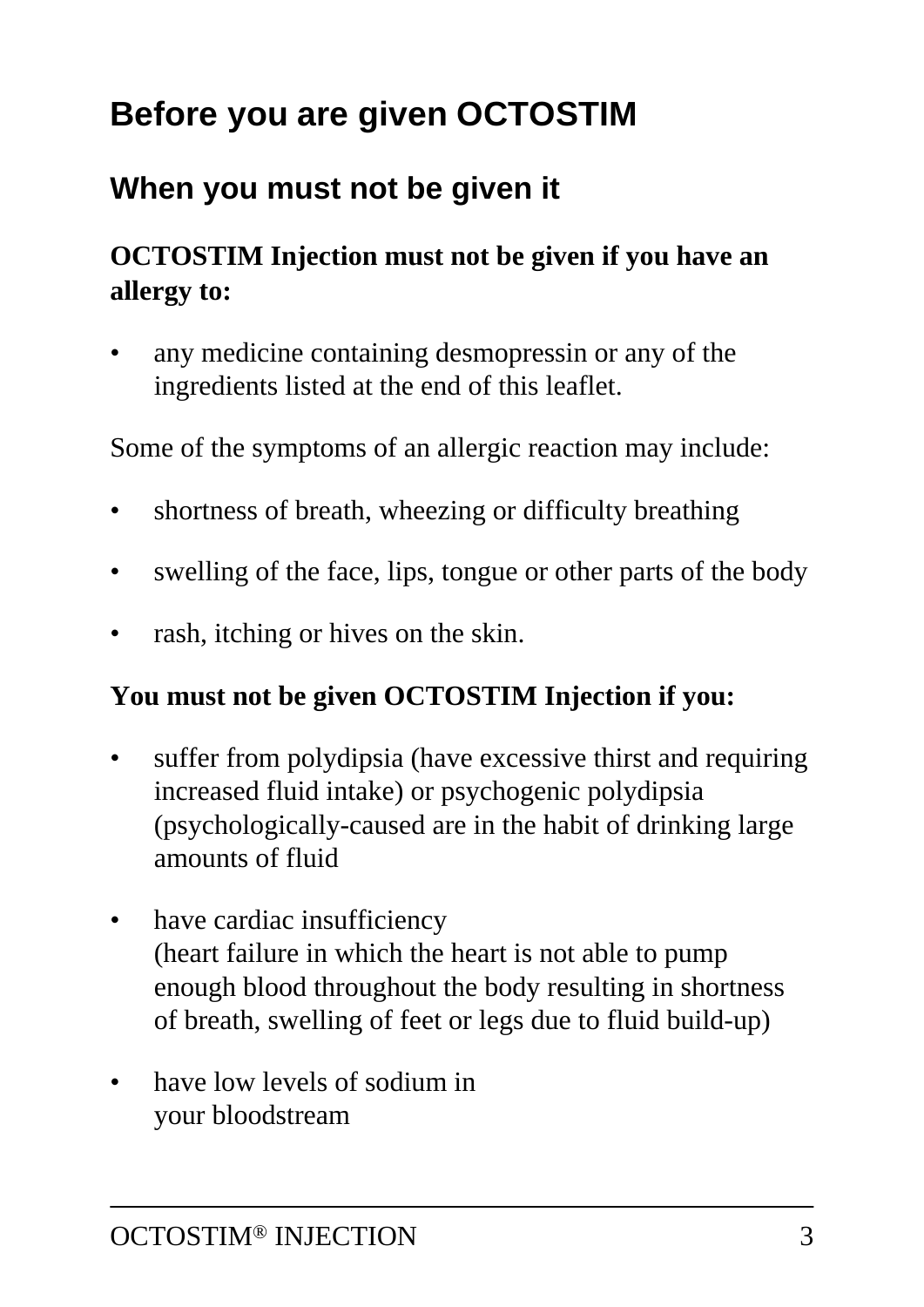- have von Willebrand's disease type IIB (a Bleeding disorder)
- have SIADH (hormone secretion disorder where there is an overproduction of a hormone causing fluid retention, resulting in weakness, tiredness or confusion)
- have a history of a condition marked by severe pain in the chest, often also spreading to the shoulders, arms and neck, owing to an inadequate supply to the heart (angina pectoris).

#### **Do not breast-feed if you are taking this medicine.**

OCTOSTIM Injection is not recommended while you are breast-feeding.

#### **Do not give this medicine to a child under the age of 6 years.**

Safety and effectiveness in children younger than 6 years have not been established.

#### **Do not take this medicine after the expiry date printed on the pack or if the packaging is torn or shows signs of tampering.**

If it has expired or is damaged, return it to your pharmacist for disposal.

**If you are not sure whether you should start taking this medicine, talk to your doctor.**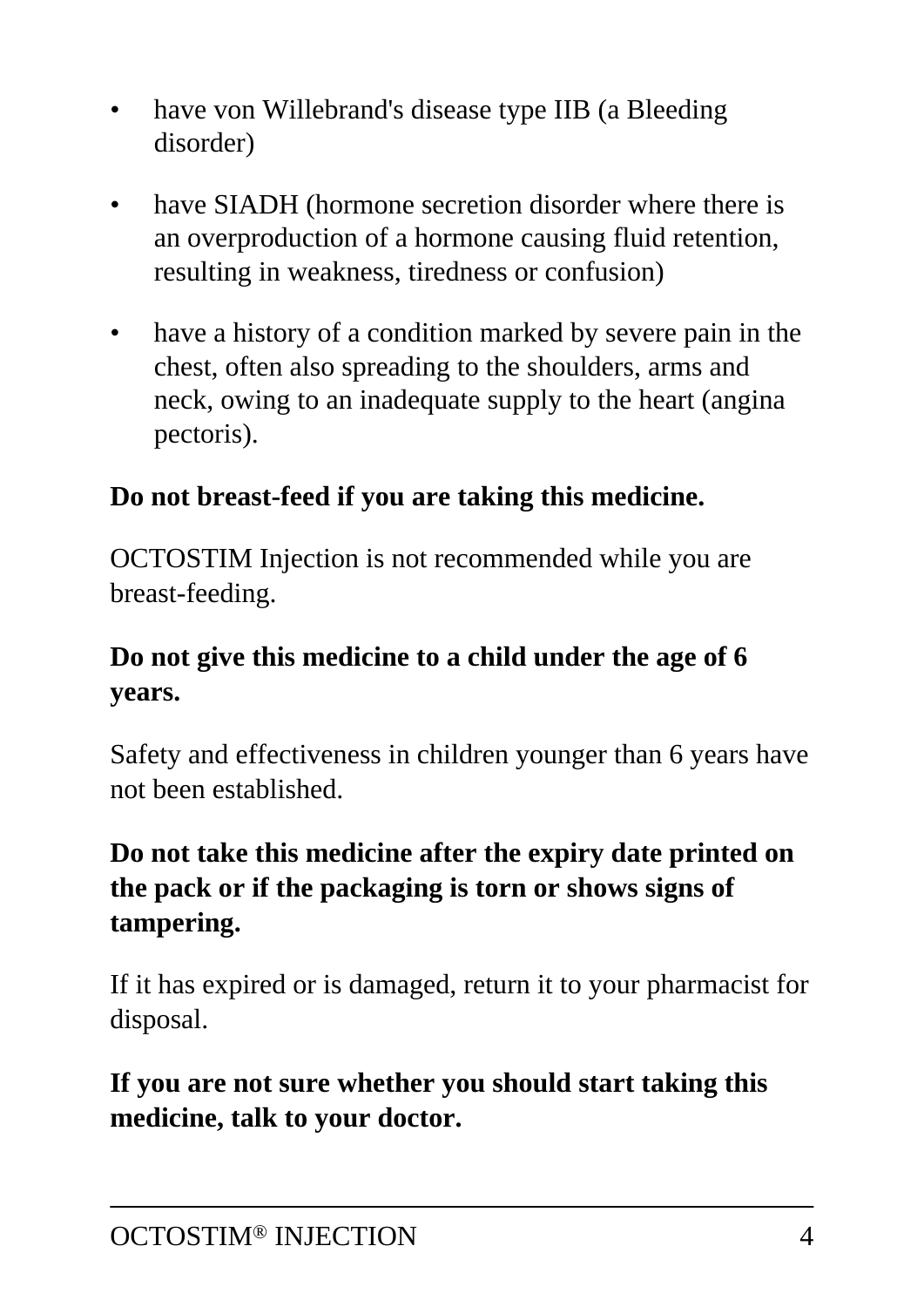# **Before it is given to you**

**Tell your doctor if you have allergies to any other medicines, foods, preservatives or dyes.**

### **Tell your doctor if you have or have had any of the following medical conditions:**

- a known allergy to anti-diuretic hormone (ADH)
- heart or blood vessel disease or any other disease for which you take diuretics (fluid tablets)
- low blood pressure
- cystic fibrosis or any other disease which causes fluid or salt imbalance
- any disease of the blood clotting cells (platelets)
- serious problems with bladder function or with passing urine
- moderate to severe renal insufficiency.

#### **Tell your doctor if you are pregnant or plan to become pregnant or are breast-feeding.**

OCTOSTIM Injection should only be given to a pregnant woman if it is needed. Your doctor can discuss with you the risks and benefits involved.

It is recommended that you do not breastfeed while given OCTOSTIM Injection.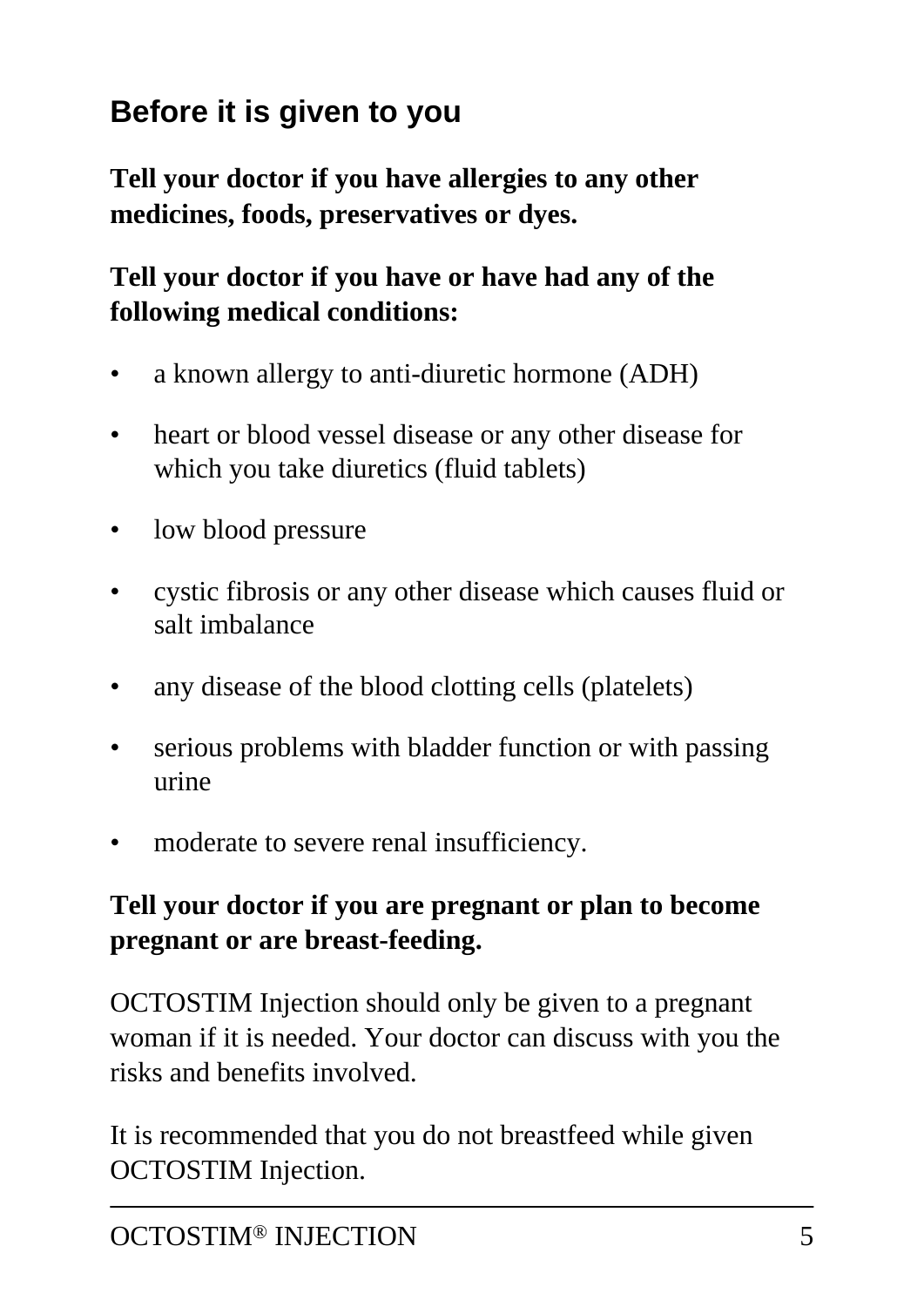**If you have not told your doctor about any of the above, tell him/her before you will be given OCTOSTIM Injection.**

## **Taking other medicines**

**Tell your doctor or pharmacist if you are taking any other medicines, including any that you get without a prescription from your pharmacy, supermarket or health food shop.**

Some medicines and OCTOSTIM Injection may interfere with each other. These include:

- tricyclic antidepressants, which are medicines used to treat e.g. depression (such as clomipramine, imipramine, desipramine)
- selective serotonin reuptake inhibitors (SSRIs), which are medicines used to treat e.g. depression or anxiety (such as citalopram, paroxetine, sertraline)
- chlorpromazine, which is an anti-psychotic medicinal product used to treat e.g. schizophrenia
- carbamazepine, which is used to treat e.g. bipolar disorder and epilepsy
- antidiabetic medicinal products used for type II diabetes (medicines in the sulfonylurea group), particularly chlorpropamide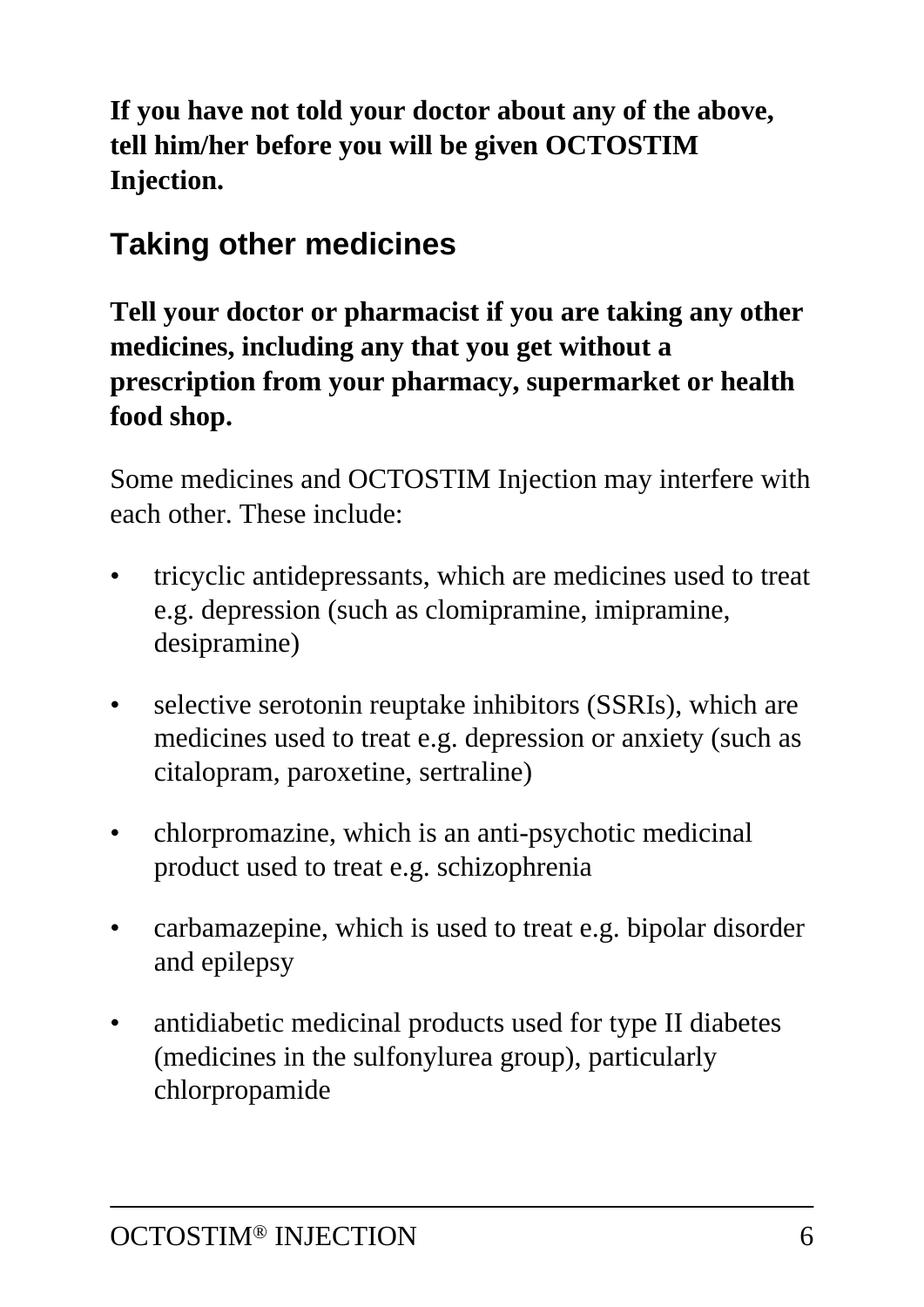- medicines used to treat high blood pressure and some other conditions (ACE inhibitors or angiotensin receptor blockers e.g. enalapril, perindopril, irbesartan etc.)
- non-steroidal anti-inflammatory drugs (NSAIDs), which are medicinal products used for the treatment of pain and inflammation (e.g. aspirin and ibuprofen).

These medicines may be affected by OCTOSTIM Injection or may affect how well it works. You may need different amounts of your medicines, or you may need to take different medicines.

Your doctor and pharmacist have more information on medicines to be careful with or avoid while you have been given this medicine.

# **How OCTOSTIM is given**

OCTOSTIM Injection will be given by injection into a vein (intravenously). It is usually diluted in an injection fluid before it is administered by a doctor or nurse.

OCTOSTIM Injection is never given by injection into your muscle.

OCTOSTIM Injection is not intended for self-administration.

## **How much OCTOSTIM you will be given**

The dose of OCTOSTIM Injection prescribed by your doctor will vary depending on the condition being treated and your response to the treatment.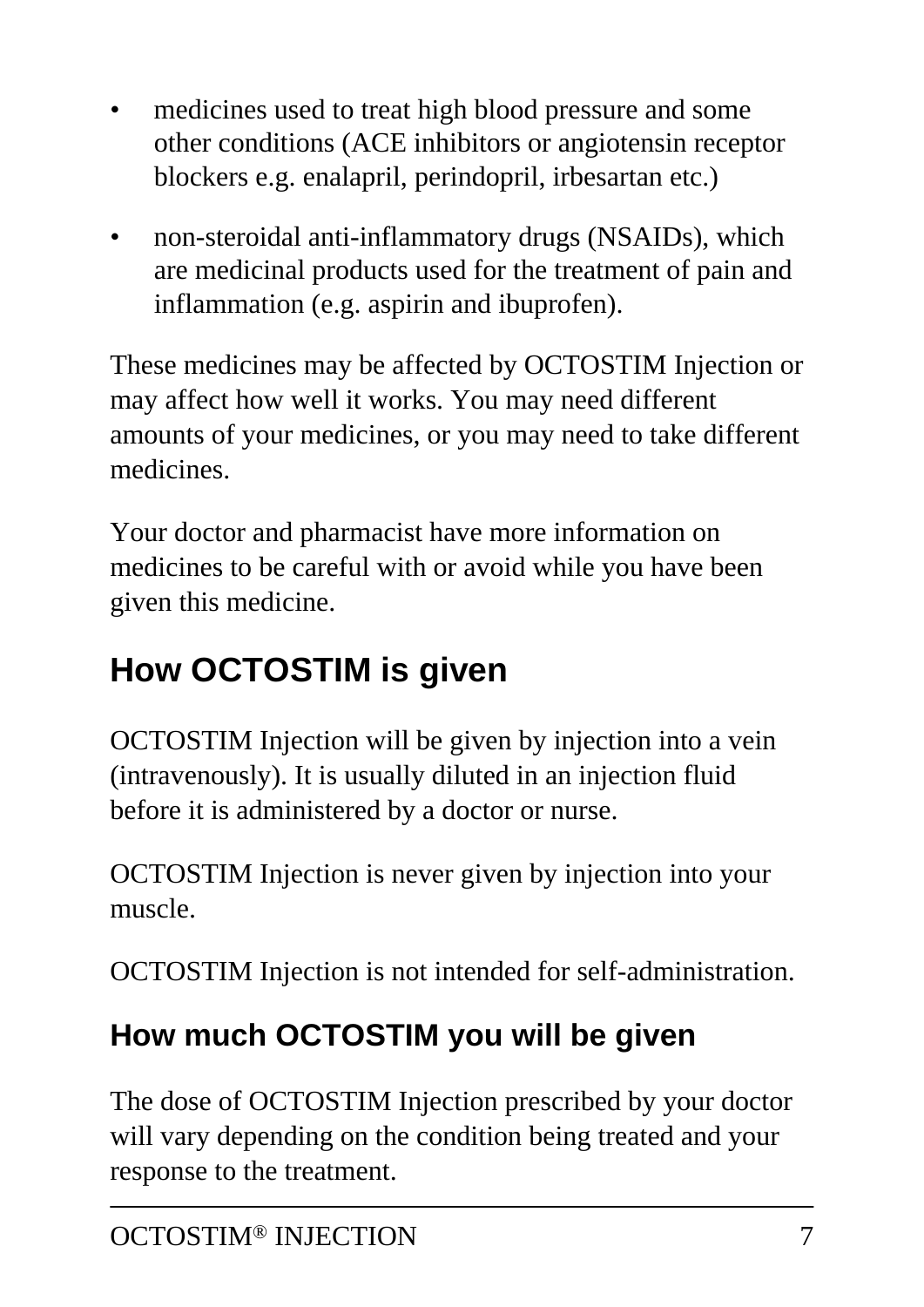The dose of OCTOSTIM Injection you will be given will be calculated on your body weight.

# **When OCTOSTIM is given**

If it is used for dental or minor surgery, OCTOSTIM Injection is usually given 30 minutes before the procedure or surgery.

If you are undergoing cardiac (heart) surgery, OCTOSTIM Injection will be given towards the end of the operation.

If you have responded to treatment with OCTOSTIM Injection and require more doses, further doses may be given every 12 hours for as long as it is needed.

# **How long OCTOSTIM is given**

This will depend on your condition and on your response to treatment with OCTOSTIM Injection.

If you are being treated with OCTOSTIM Injection to prevent or control bleeding, it will be given for as long as necessary to stop excessive bleeding. This could range from several hours to a number of days.

You doctor will decide when treatment with OCTOSTIM Injection should be stopped.

## **What to expect**

Individuals will vary greatly in their response to OCTOSTIM Injection and you may not feel any effect. You will receive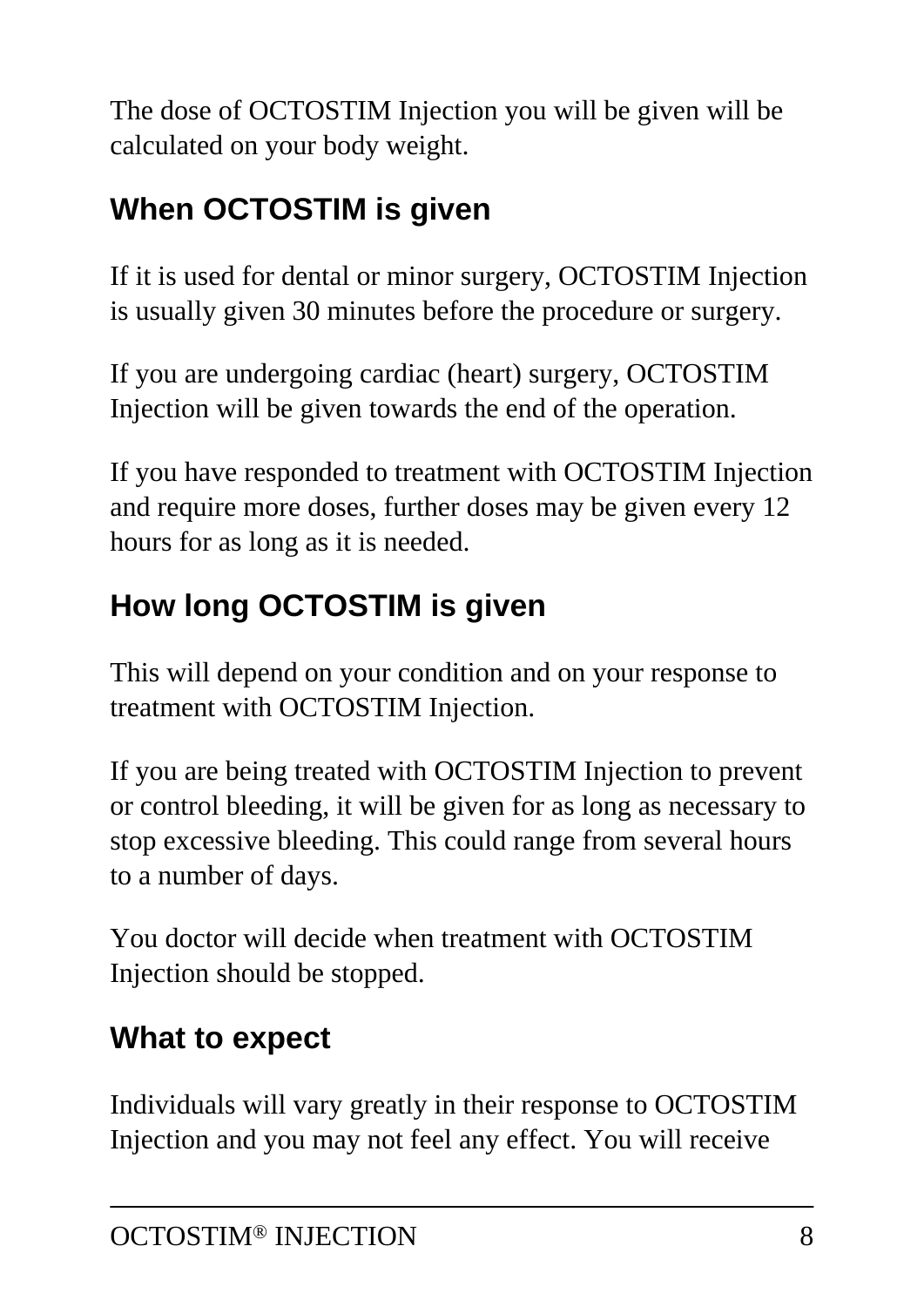regular monitoring to check on your body's response to OCTOSTIM.

If you have a defect in your blood clotting cells, your skin bleeding time will be monitored before surgery to determine whether you are at high risk of blood loss.

# **If you receive too much (Overdose)**

It is unlikely that you will be given too much OCTOSTIM Injection.

**Immediately telephone your doctor or the Poisons Information Centre (telephone 13 11 26) for advice, or go to Accident and Emergency at the nearest hospital, if you think that you or anyone else may have taken too much OCTOSTIM Injection. Do this even if there are no signs of discomfort or poisoning.**

You may need urgent medical attention.

Symptoms of an overdose may include confusion, drowsiness, continuing headache, nausea or vomiting, rapid weight gain due to a build-up of water in the body, or, in severe cases, convulsions.

The signs of overdosage can be treated by restoring your body's fluid balance, lowering the dose or giving OCTOSTIM Injection less often or it may be stopped completely.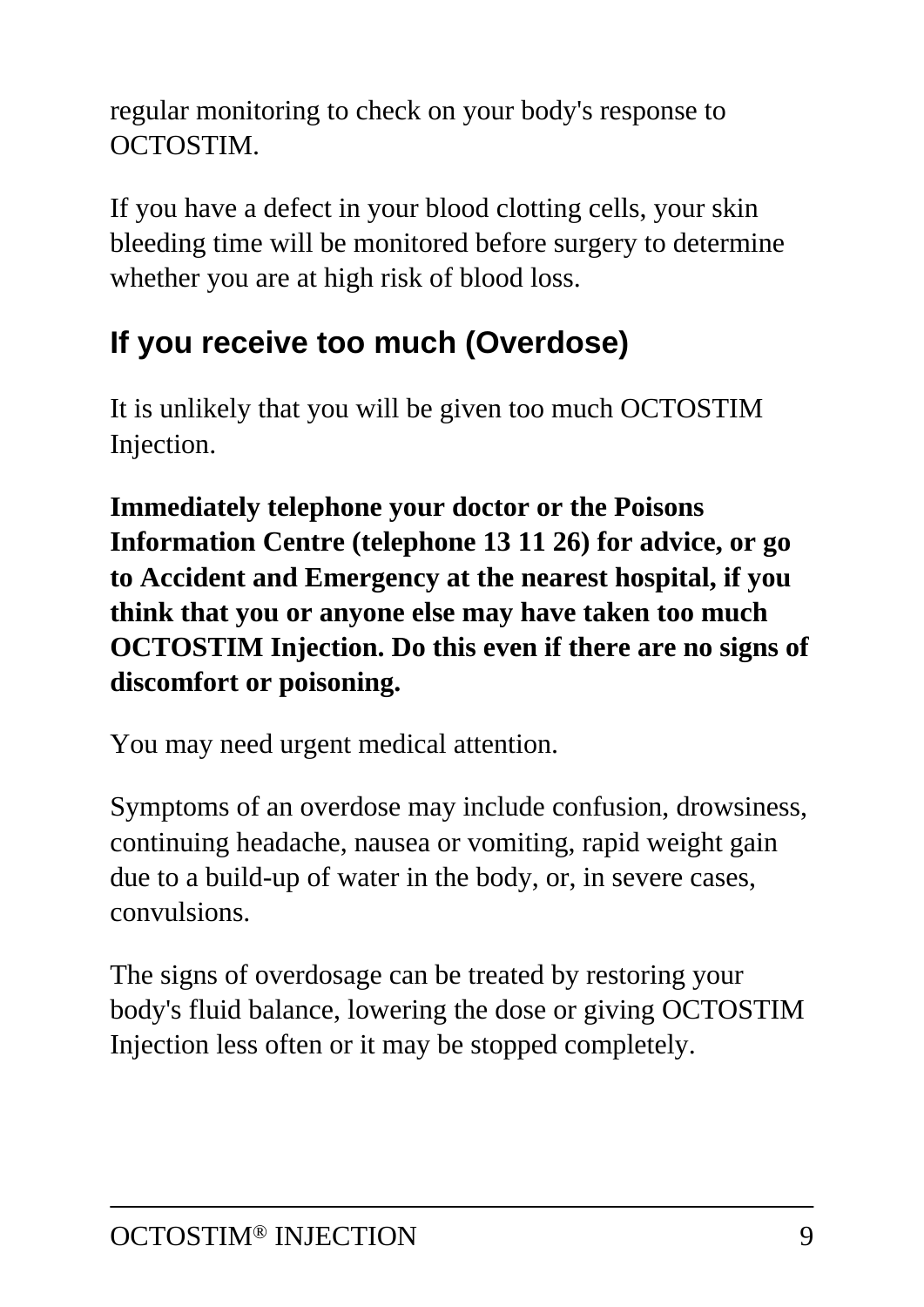# **While you are being given OCTOSTIM**

### **Things you must do**

**If you are about to be started on any new medicine, remind your doctor and pharmacist that you are being given OCTOSTIM Injection.**

**Tell all doctors, dentists and pharmacists who are treating you that you are being given OCTOSTIM Injection, especially if you are being started on any new medicines.**

### **Tell your doctor immediately if you become pregnant while being given OCTOSTIM Injection.**

Your doctor can discuss with you the risks of using it while you are pregnant.

#### **If you are going to have surgery, tell the surgeon or anaesthetist that you are being given this medicine.**

It may affect other medicines used during surgery.

#### **If you are about to have any blood tests, tell your doctor that you are being given this medicine.**

It may interfere with the results of some tests.

#### **Keep all of your doctor's appointments so that your progress can be checked.**

Your doctor may do some tests from time to time to make sure the medicine is working and to prevent unwanted side effects.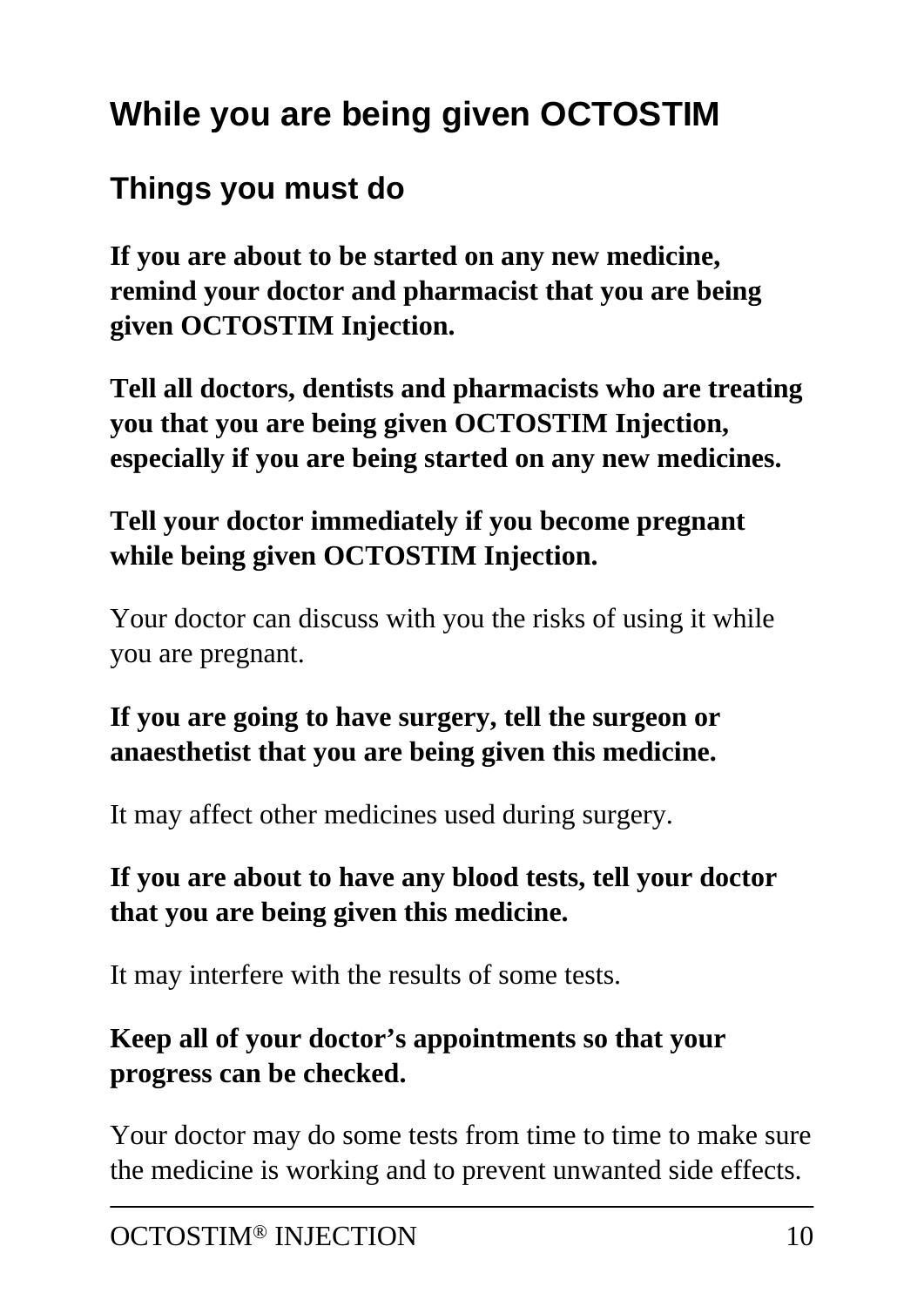# **Things you must not do**

**OCTOSTIM Injection should not be given to you to treat any other complaints unless your doctor tells you to do so.**

**Do not give your medicine to anyone else, even if they have the same condition as you.**

**Do not stop taking your medicine or change the dosage without checking with your doctor.**

If you stop taking it suddenly, your condition may worsen.

# **Side Effects**

#### **Tell your doctor or pharmacist or nurse as soon as possible if you do not feel well while you are being given OCTOSTIM Injection.**

This medicine helps most people who are given it, but it may have unwanted side effects in a few people. All medicines have side effects. Sometimes they are serious, most of the time they are not. You may need medical treatment if you get some of the side effects.

If you are over 60 years of age you may have an increased chance of getting side effects.

#### **Do not be alarmed by the following lists of side effects. You may not experience any of them.**

**Ask your doctor or pharmacist to answer any questions you may have.**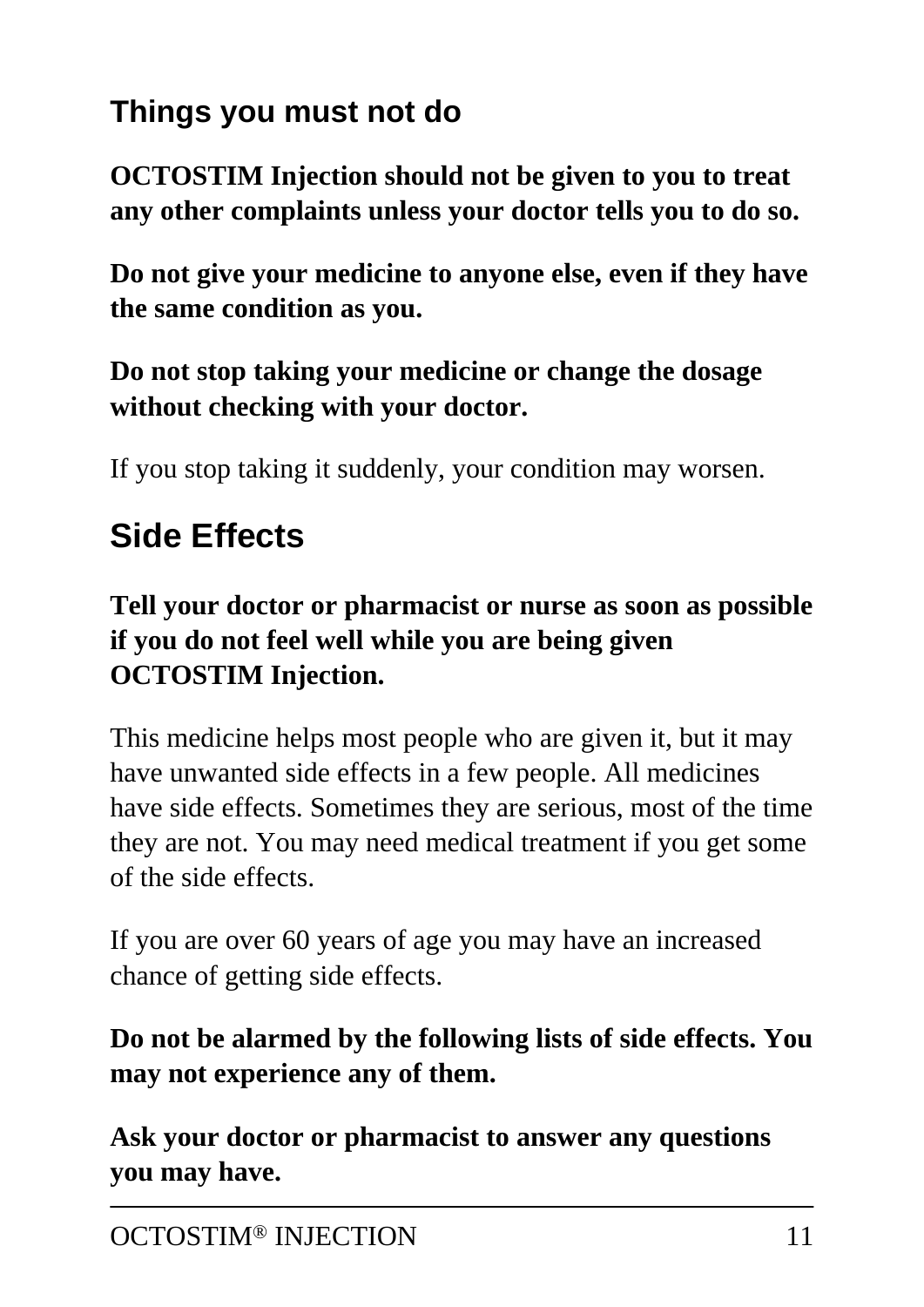### **Tell your doctor or pharmacist if you notice any of the following and they worry you:**

- facial pressure or pain
- increased body temperature (fever)
- inflammation of the stomach and intestines
- stomach pain or nausea
- fatigue or tiredness.

The above list includes the more common side effects of your medicine. They are usually mild and short-lived.

#### **Tell your doctor as soon as possible if you notice any of the following:**

- emotional, behavioural or visual disturbances
- fast heart rate
- low blood pressure, feeling dizziness or lightheaded
- allergic reactions including skin rash or more general reactions.

The above list includes serious side effects which may require medical attention. Serious side effects are rare.

#### **If you notice any of the following, tell your doctor immediately or go to Accident and Emergency at your nearest hospital:**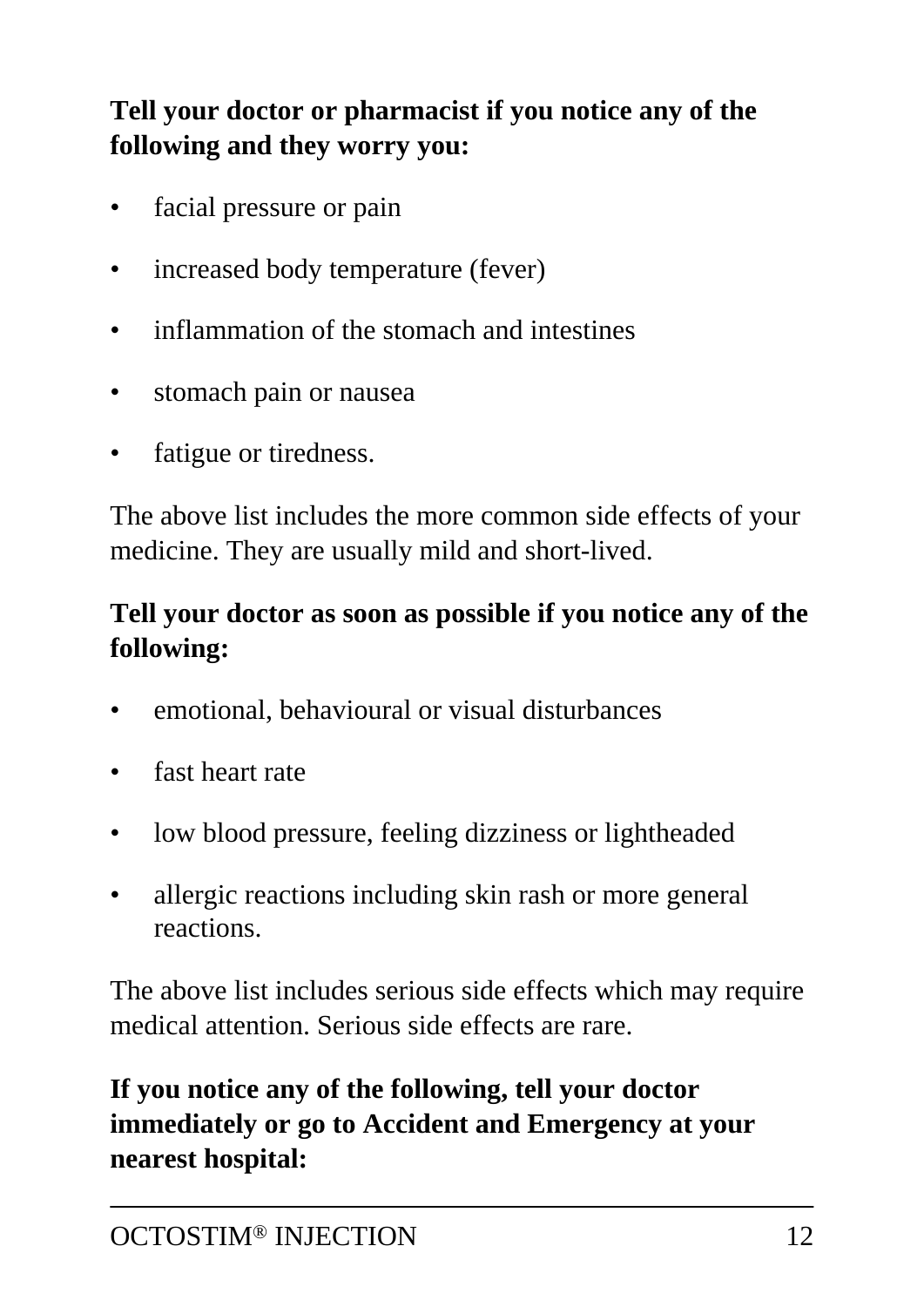- confusion or drowsiness
- continuing headache
- nausea or vomiting
- rapid weight gain, which may be due to a build-up of water in the body
- convulsions, fitting and blackouts.

The above list includes very serious side effects. You may need urgent medical attention or hospitalisation. These side effects are very rare.

**Tell your doctor if you notice anything else that is making you feel unwell.**

# **After OCTOSTIM is given**

## **Storage**

**OCTOSTIM Injection is usually stored in the hospital pharmacy or in the ward.**

**Keep OCTOSTIM Injection in a refrigerator at a temperature between 2°C and 8°C. Do not freeze. Keep it in its original packaging and protect it from light.**

If you store the medicine out of its original packaging it may not keep well.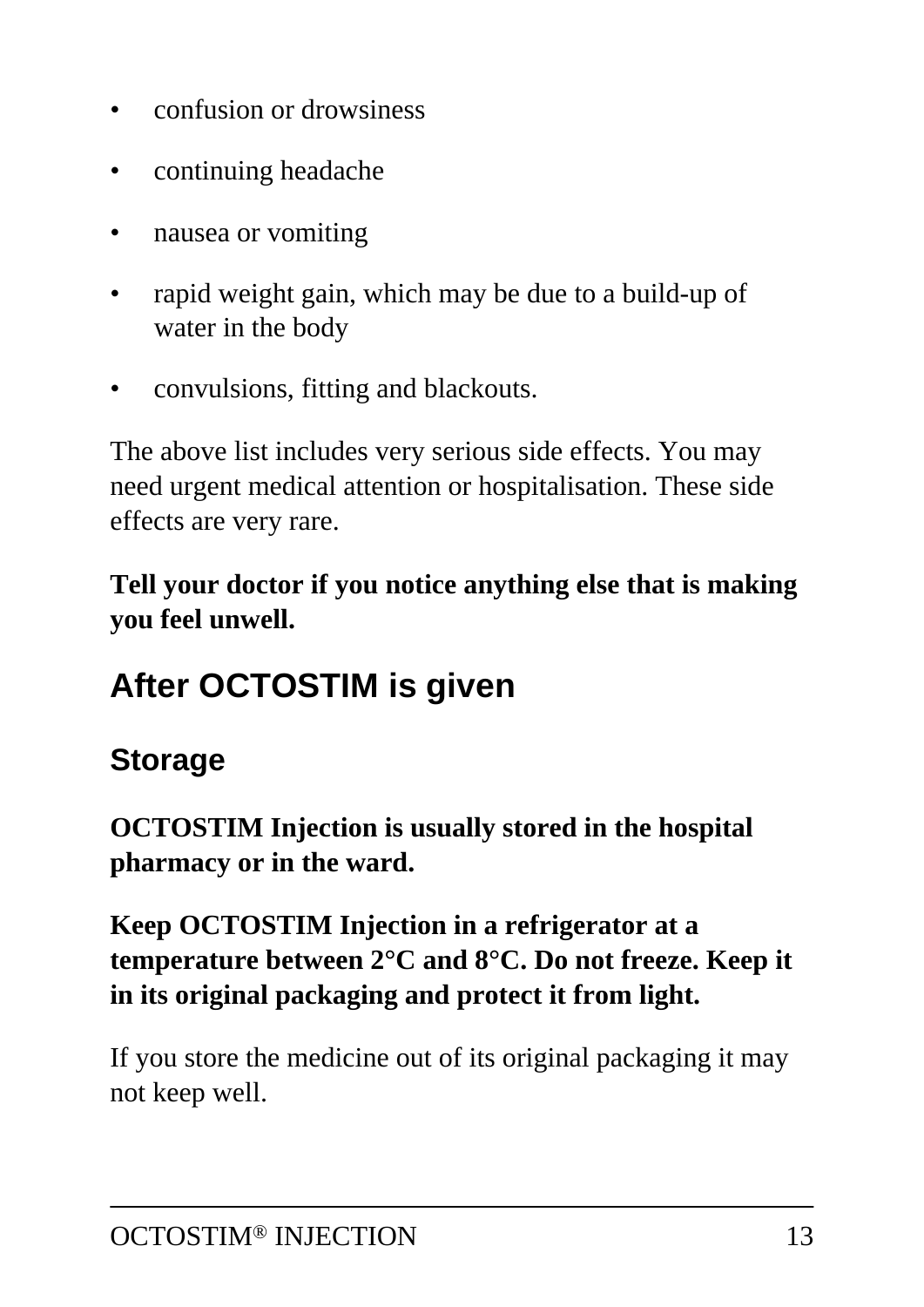### **Do not store OCTOSTIM Injection, or any other medicine, in the bathroom or near a sink. Do not leave it on a window sill or in the car.**

Heat and dampness can destroy some medicines.

#### **Keep it where children cannot reach it.**

A locked cupboard at least one-and-a-half metres above the ground is a good place to store medicines.

# **Disposal**

**Any OCTOSTIM Injection which is left over, not used or has passed its expiry date will be disposed of by hospital staff.**

# **Product Description**

## **What it looks like**

OCTOSTIM ampoule contains 15 micrograms of the active ingredient, desmopressin acetate, in 1 mL solution. Is a clear colourless solution for injection, packed in 1 mL ampoules. The ampoules are available in boxes of 10.

## **Ingredients**

OCTOSTIM Injection also contains the inactive ingredients:

• sodium chloride